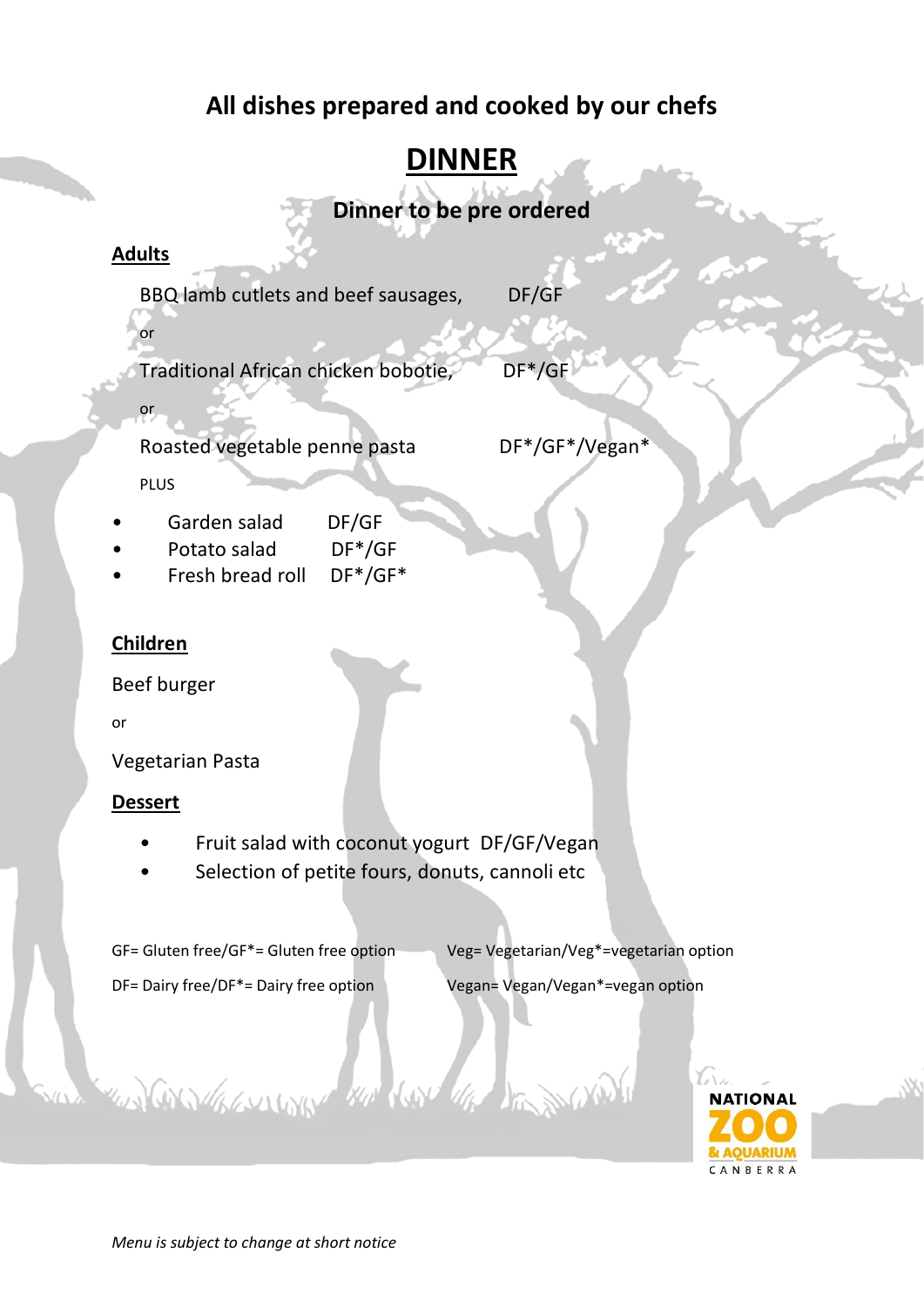# **Sundowner 1**

Charcuterie platter:

- Three choices of cheese
	- Deli meats including biltong and cabanossi
	- Fresh and dried fruits and nuts
	- Vegetables sticks with coconut yogurt and dips
- Selection of crackers

## **Sundowner 2**

Platter, including;

- Mini chicken and beef sliders
- Ham and cheese finger sandwiches

GNAVILLONARY WE CONFIDER

- Mini quiches, ham and pecorino and capsicum and feta
- Mediterranean vegetable mini wrap scrolls